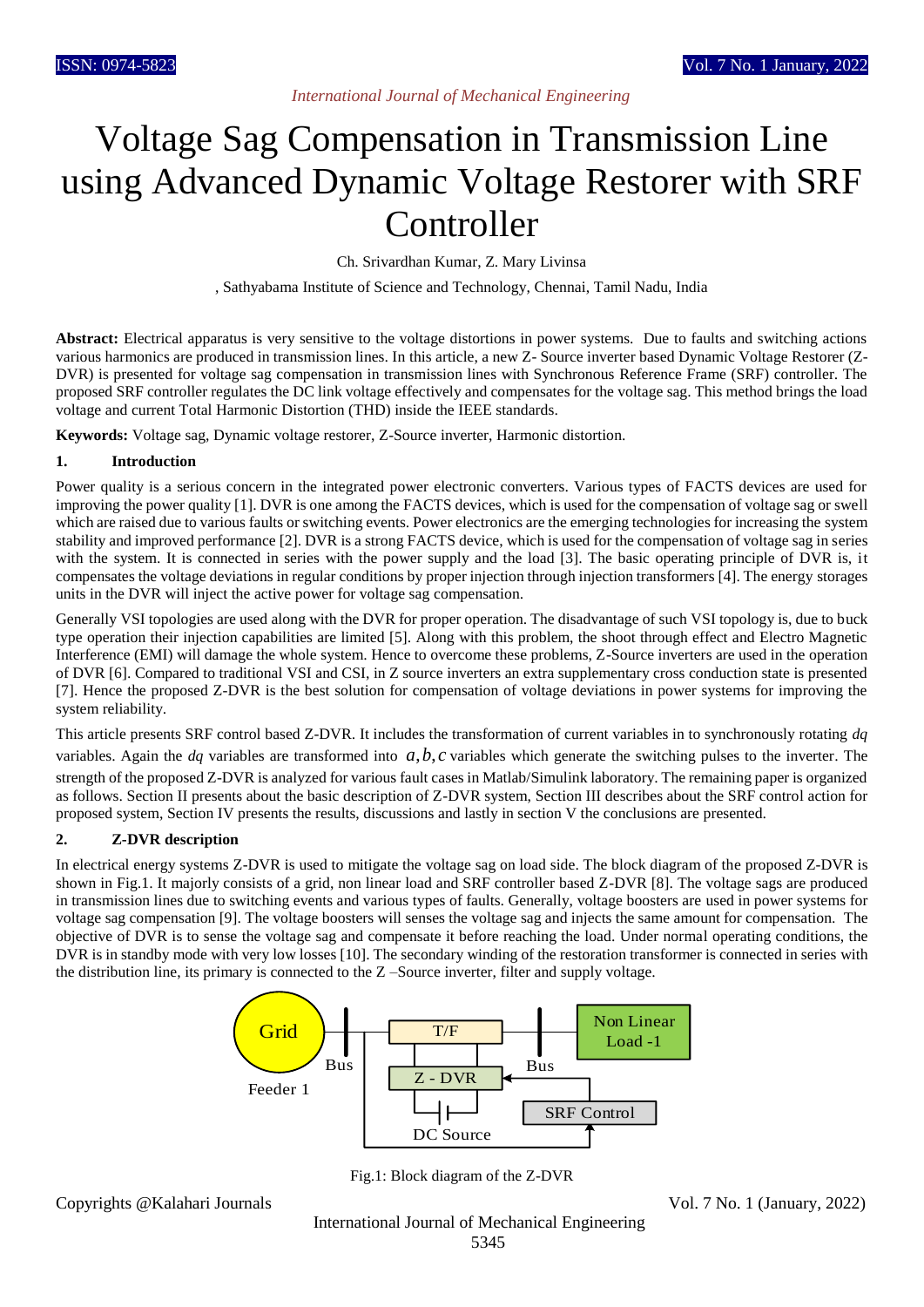The internal structure of Z - Source inverter is depicted in Fig.2. Generally Voltage Source Inverter (VSI) structures are familiar because of their advantage like less harmonic pollutions [11]. The drawback of such VSI under buck type operation is that they limit the maximum voltage that can be obtained. Hence the use of VSI alone with DVR would pose problems on the DC link voltage [12]. The Z-Source inverter is an alternative to VSI to use in combination with DVR with good advantages. It has a unique impedance network with two inductors and two capacitors for connecting the inverter with the power source with unique features which are not obtained in the conventional VSI and current source inverters [13]. The yield voltage of three phase inverter is filtered some removing the harmonics produced due to switching of inverter switches.



Fig. 2: Z-Source inverter in the DVR System

### **3. Proposed SRF controller for Z - DVR**

The SRF control based Z-DVR shown in Fig.3 is used to mitigate the voltage sags in the transmission lines. The load side reference voltage must be in phase with the zero sequence component voltage [14]. The principle of SRF control theory includes the transformation of current variables into synchronously rotating *dq* variables. The voltage signals are processed by using SRF Phase Locked Loop (PLL) for the generation of unit vectors [15]. As per this theory the current variables are first converted into *dq* frame of reference, later they are converted in to *abc* frame for the production of switching pulses [16]. From three phase  $a, b, c$  frame, first the current variables  $i_a, i_b, i_c$  are sensed and transformed into  $\alpha\beta 0$  frame. Equation (1) represents this transformation

$$
\begin{bmatrix} i_d \\ i_q \\ i_0 \end{bmatrix} = \sqrt{\frac{2}{3}} \begin{bmatrix} 0 & -\frac{1}{2} & -\frac{1}{2} \\ 0 & \frac{\sqrt{3}}{2} & -\frac{\sqrt{3}}{2} \\ \frac{1}{2} & \frac{1}{\sqrt{2}} & \frac{1}{\sqrt{2}} \end{bmatrix} \begin{bmatrix} i_a \\ i_b \\ i_c \end{bmatrix}
$$
 (1)



Copyrights @Kalahari Journals Vol. 7 No. 1 (January, 2022)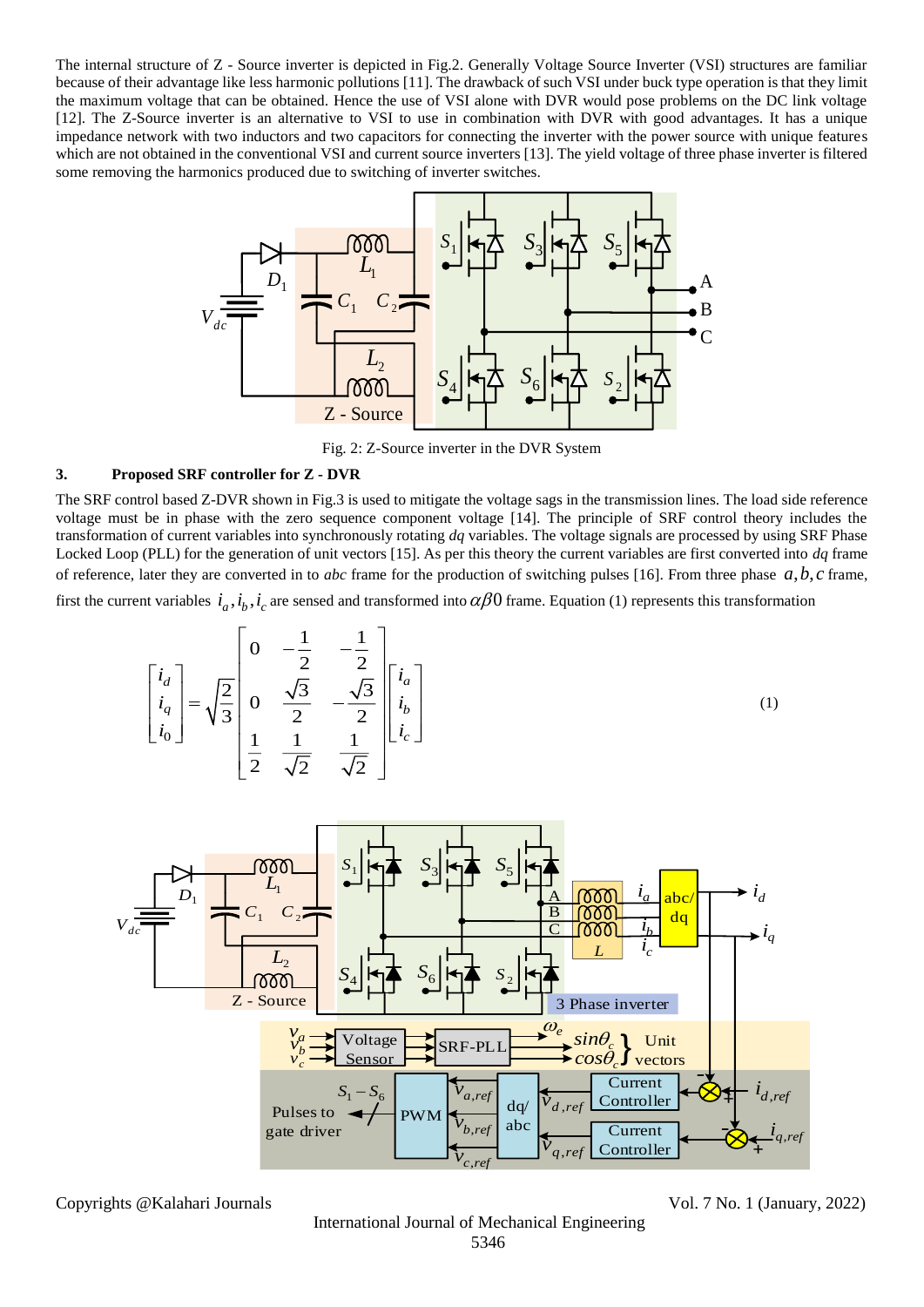For obtaining the  $dq$  components of currents, the two stationary currents  $i_\alpha$  and  $i_\beta$  are transformed into synchronous frame (2)

$$
\begin{bmatrix} i_d \\ i_q \end{bmatrix} = \begin{bmatrix} \cos\theta & \sin\theta \\ -\sin\theta & \cos\theta \end{bmatrix} \begin{bmatrix} i_\alpha \\ i_\beta \end{bmatrix}
$$
 (2)

For transforming the  $dq$  components into  $\alpha\beta$  variables, inverse transformation is used, which is used in the equation (3)

$$
\begin{bmatrix} i_{\alpha} \\ i_{\beta} \end{bmatrix} = \begin{bmatrix} cos\theta & -sin\theta \\ sin\theta & cos\theta \end{bmatrix} \begin{bmatrix} i_{d} \\ i_{q} \end{bmatrix}
$$
 (3)

According to the SRF theory, the  $\alpha\beta0$  components are again transformed into  $a, b, c$  (4)

$$
\begin{bmatrix} i_{ca} \ i_{cb} \ i_{cb} \ \end{bmatrix} = \sqrt{\frac{2}{3}} \begin{bmatrix} 1 & 0 & \frac{1}{\sqrt{2}} \\ -\frac{1}{2} & \frac{\sqrt{3}}{2} & \frac{1}{2} \\ -\frac{1}{2} & -\frac{\sqrt{3}}{2} & \frac{1}{\sqrt{2}} \end{bmatrix} \begin{bmatrix} i_{\alpha} \\ i_{\beta} \\ i_0 \end{bmatrix}
$$
 (4)

In this control action, the major role of PLL is to obtain the phase angle required for  $a, b, c$  and  $dq$  transformations [17]. This component also used for grid synchronization. The main advantage of this approach is continuous supply is fed to the load by transformation of DC variables into AC variables.

#### **4. Simulation Results**

This section presents the simulation results of the proposed system. The grid is connected to the normal RL load. Under fault occurrence on feeder at t=0.2 sec, the voltage sag is produced and is eliminated at t=0.35 sec. When voltage sag occurs, the Z-DVR senses the same and injects the active power through injection transformer. The compensating waveforms and compensated waveforms With and without ZDVR performance are depicted in below figures . The THD of load voltages after compensation is 3.06, which is far below the IEEE standards.



Fig.5: Sag on feeder Without Z DVR RL Load LLLG Fault

Copyrights @Kalahari Journals Vol. 7 No. 1 (January, 2022)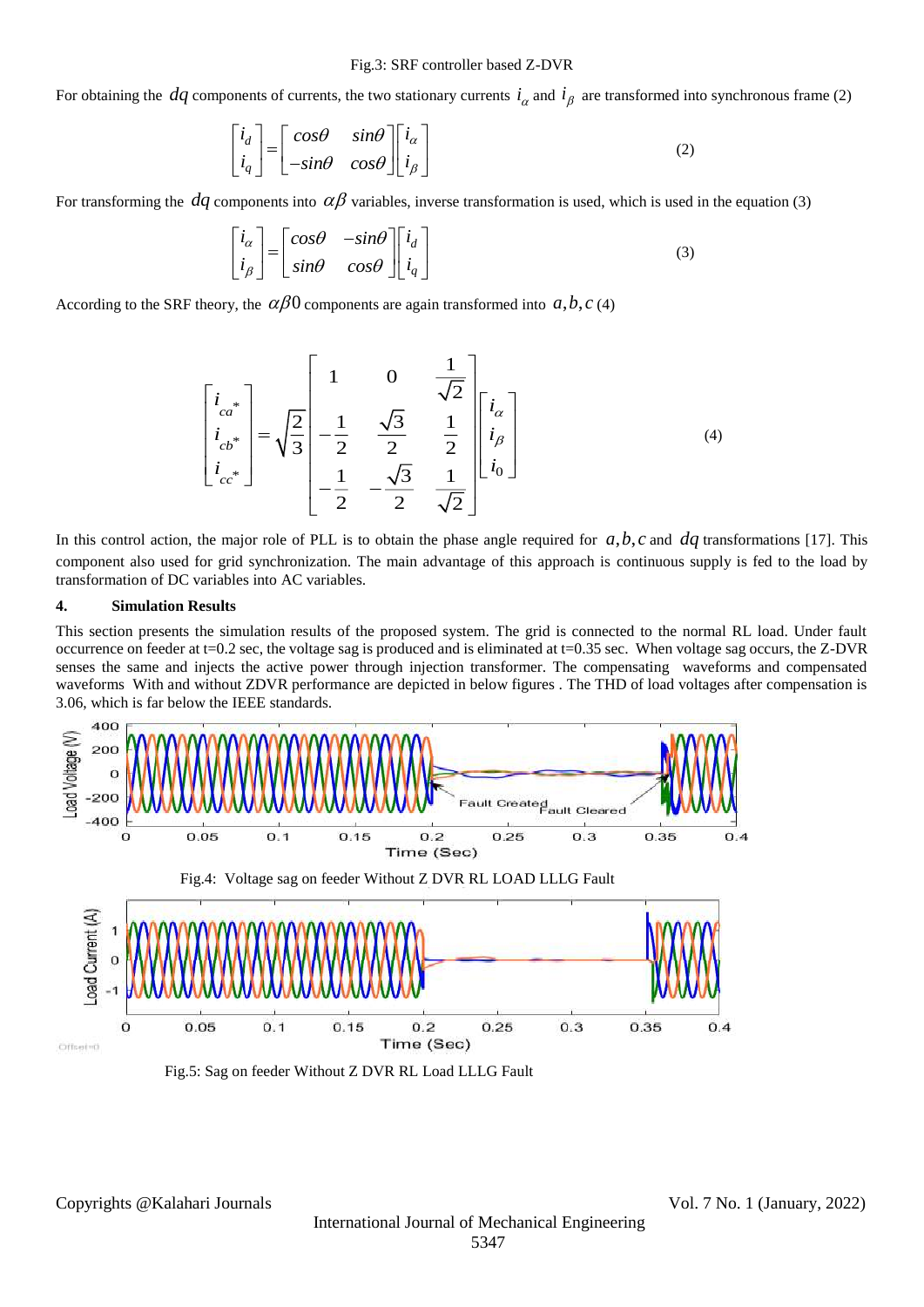

Copyrights @Kalahari Journals Vol. 7 No. 1 (January, 2022)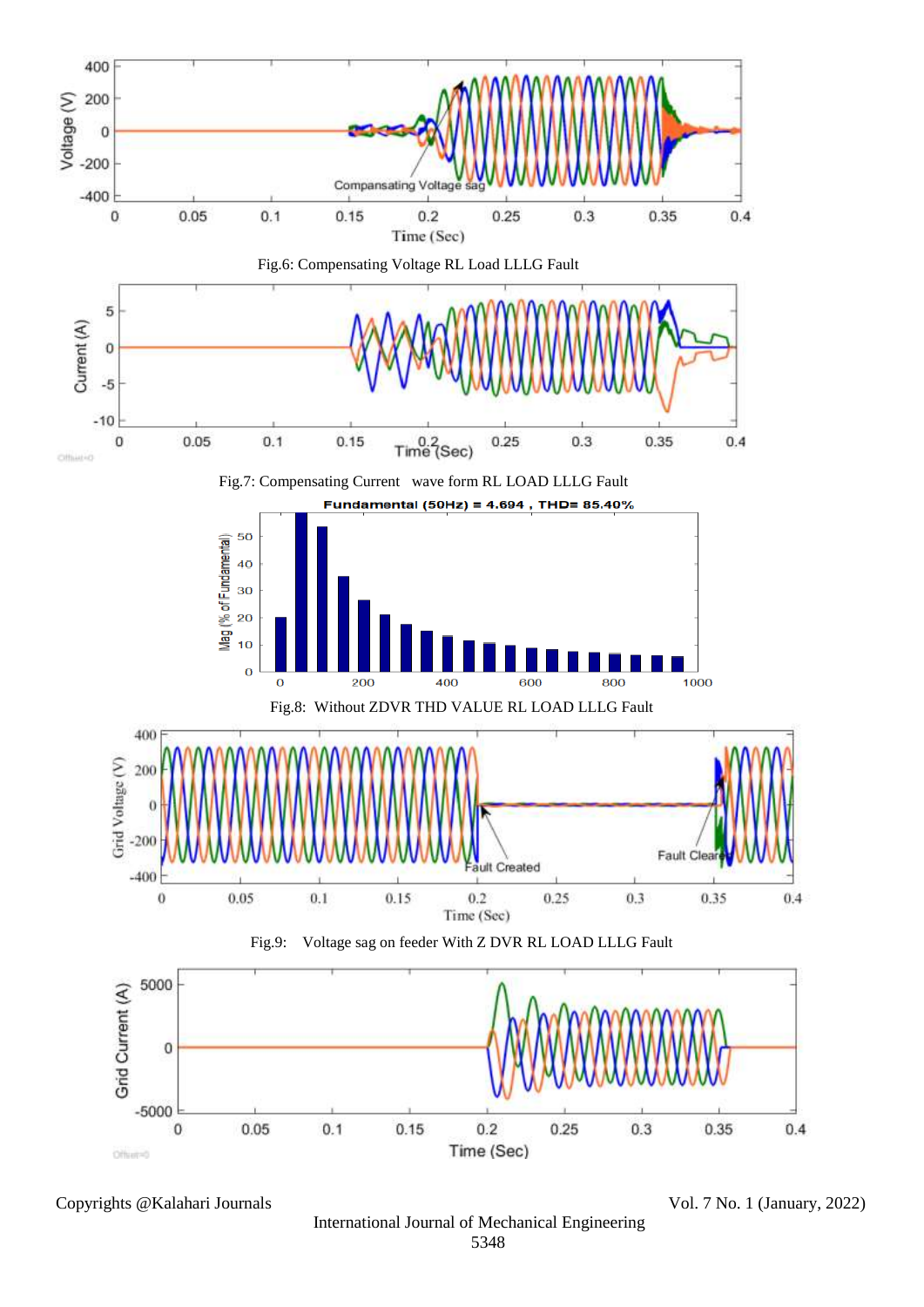



Fig. 13: THD of load voltage after compensation

## **5. Conclusion**

In this paper a new advanced Z-DVR is presented for voltage sag compensation in transmission lines using SRF-PLL control strategy. The unit vectors and phase angle are generated from the PLL which are also used for the grid synchronization. The proposed controller senses the voltage sag and triggers the Z-DVR for injecting the voltages. From the results it is found that the proposed SRF controller efficiently compensates the voltage sag with very low THD of 3.06%.

### **References**

- 1. Faranda, R., Kazemi-Robati, E., Sepasian, M.S., Akkala, K. and Hafezi, H., 2019. A New Control Strategy for Harmonic Mitigation Using Open UPQC in Modern LV Networks. In 2019 IEEE PES Innovative Smart Grid Technologies Europe (ISGT-Europe) (pp. 1-5). IEEE.
- 2. Naderipour, A., Abdul-Malek, Z., Gandoman, F.H., Nowdeh, S.A., Shiran, M.A., Moghaddam, M.J.H. and Davoodkhani, I.F., 2020. Optimal designing of static var compensator to improve voltage profile of power system using fuzzy logic control. Energy, 192, p.116665.
- 3. Fuerte-Esquivel, C.R., Acha, E. and Ambriz-Perez, H., 2000. A comprehensive Newton-Raphson UPFC model for the quadratic power flow solution of practical power networks. IEEE Transactions on power systems, 15(1), pp.102-109.
- 4. Albatsh, F.M., Mekhilef, S., Ahmad, S. and Mokhlis, H., "Fuzzy-logic-based UPFC and laboratory prototype validation for dynamic power flow control in transmission lines", IEEE Transactions on Industrial Electronics, 64(12), pp.9538-9548, 2017.

Copyrights @Kalahari Journals Vol. 7 No. 1 (January, 2022)